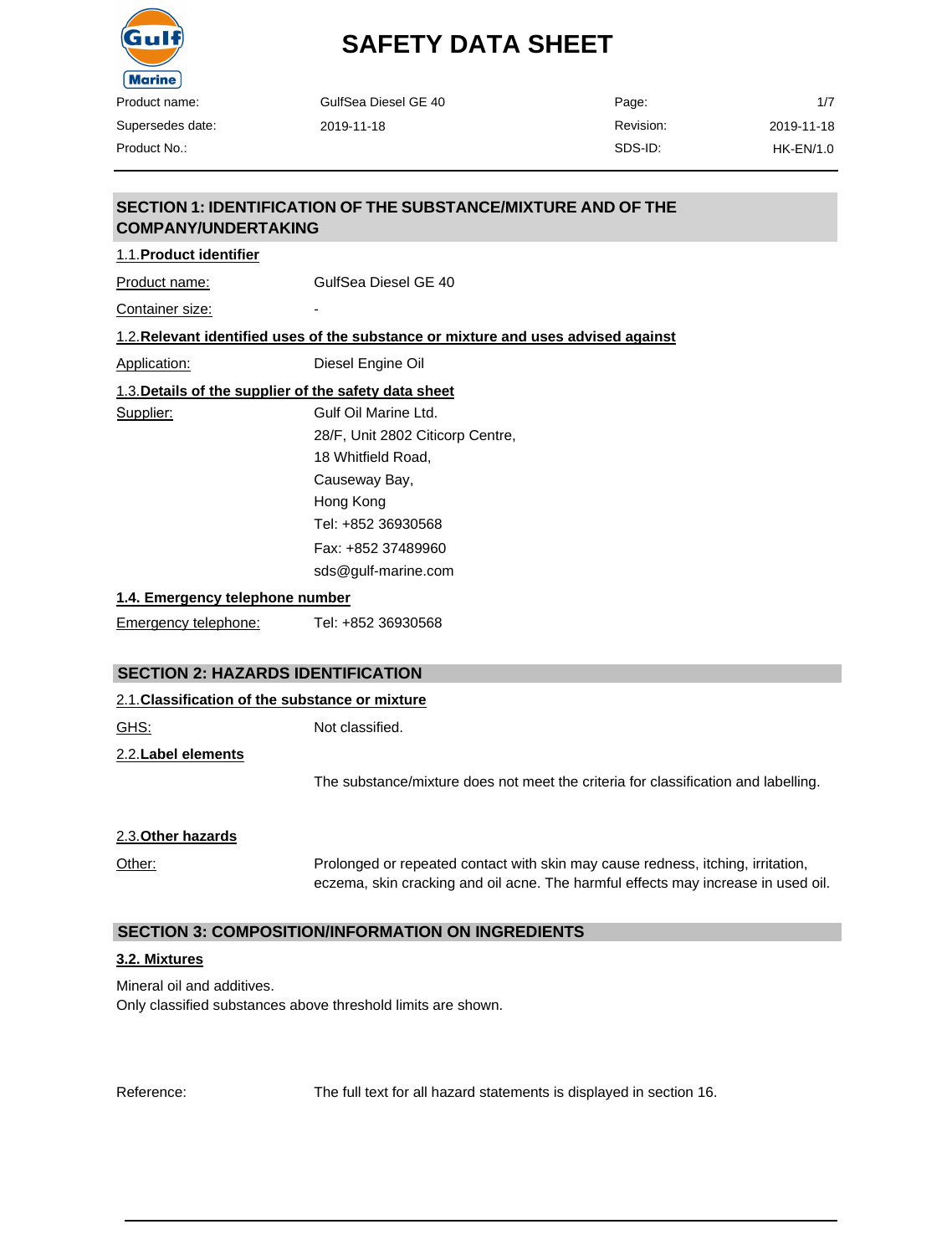

| GulfSea Diesel GE 40 | Page:     | 2/7        |
|----------------------|-----------|------------|
| 2019-11-18           | Revision: | 2019-11-18 |
|                      | SDS-ID:   | HK-EN/1.0  |
|                      |           |            |

### **SECTION 4: FIRST AID MEASURES**

## **4.1. Description of first aid measures**

| Inhalation:       | Move into fresh air and keep at rest. In case of persistent throat irritation<br>or coughing: Seek medical attention and bring these instructions.                                                          |
|-------------------|-------------------------------------------------------------------------------------------------------------------------------------------------------------------------------------------------------------|
| Skin contact:     | Remove contaminated clothing. Rinse skin immediately. Thoroughly rub with<br>liquid soap and wash with lukewarm water. Get medical attention if any<br>discomfort continues.                                |
| Eye contact:      | Immediately flush with plenty of water for at least 15 minutes. Remove any<br>contact lenses and open eyelids widely. If irritation persists: Seek medical<br>attention and bring along these instructions. |
| Ingestion:        | DO NOT induce vomiting. Get medical attention immediately.                                                                                                                                                  |
|                   | 4.2. Most important symptoms and effects, both acute and delayed                                                                                                                                            |
| Symptoms/effects: | See section 11 for more detailed information on health effects and symptoms.                                                                                                                                |
|                   | 4.3. Indication of any immediate medical attention and special treatment needed                                                                                                                             |

Medical attention/treatments: Treat symptomatically.

## **SECTION 5: FIREFIGHTING MEASURES**

## **5.1.Extinguishing media**

| Extinguishing media:                          | Extinguish with foam, carbon dioxide, dry powder or water fog. Cool<br>containers exposed to heat with water spray and remove container, if no risk<br>is involved.                 |
|-----------------------------------------------|-------------------------------------------------------------------------------------------------------------------------------------------------------------------------------------|
|                                               | Do not use water jet as an extinguisher, as this will spread the fire.                                                                                                              |
|                                               | 5.2. Special hazards arising from the substance or mixture                                                                                                                          |
| Specific hazards:                             | When heated and in case of fire, harmful vapours/gases may be formed. Fire in<br>closed areas should only be extinguished by trained personnel.                                     |
| 5.3. Advice for firefighters                  |                                                                                                                                                                                     |
| Protective equipment for<br>fire-fighters:    | Wear suitable respiratory protective equipment.                                                                                                                                     |
| <b>SECTION 6: ACCIDENTAL RELEASE MEASURES</b> |                                                                                                                                                                                     |
|                                               | 6.1. Personal precautions, protective equipment and emergency procedures                                                                                                            |
| Personal precautions:                         | Mark the spillage. Avoid inhalation of oil mist and contact with skin and eyes.<br>Keep public away from danger area. In case of spills, beware of slippery<br>floors and surfaces. |
| Protective equipment:                         | Wear necessary protective equipment.                                                                                                                                                |
| <b>6.2. Environmental precautions</b>         |                                                                                                                                                                                     |
| Environmental<br>precautions:                 | Avoid discharge into drains. Contact local authorities in case of spillage to<br>drain/aquatic environment.                                                                         |
|                                               | 6.3. Methods and material for containment and cleaning up                                                                                                                           |
| Methods for cleaning up:                      | Dam and absorb spillages with sand, earth or other non-combustible material.                                                                                                        |
| 6.4. Reference to other sections              |                                                                                                                                                                                     |
| Reference:                                    | For personal protection, see section 8. For waste disposal, see section 13.                                                                                                         |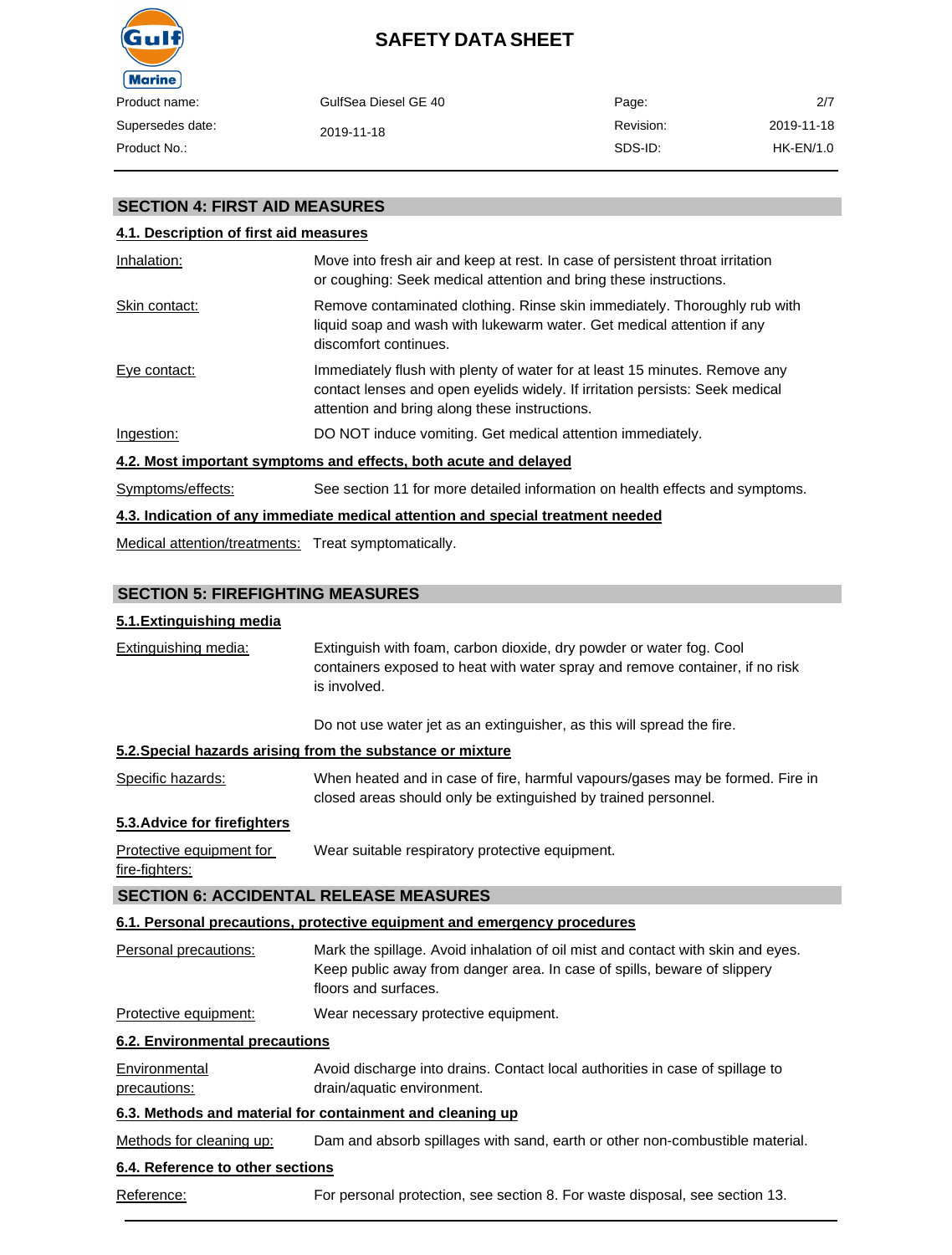

| name:     | GulfSea Diesel GE 40 | Page:     | 3/7        |
|-----------|----------------------|-----------|------------|
| des date: | 2019-11-18           | Revision: | 2019-11-18 |
| $No.$ :   |                      | SDS-ID:   | HK-EN/1.0  |

## **SECTION 7: HANDLING AND STORAGE**

### **7.1. Precautions for safe handling**

| Safe handling advice:    | Observe good chemical hygiene practices. Avoid inhalation of oil mist and<br>contact with skin and eyes. Avoid prolonged and repeated contact with oil,<br>particularly used oil. Wash hands before breaks and before smoking, eating or<br>drinking. |
|--------------------------|-------------------------------------------------------------------------------------------------------------------------------------------------------------------------------------------------------------------------------------------------------|
| Technical measures:      | Use work methods which minimise oil mist production. Do not smoke or use<br>open fire or other sources of ignition.                                                                                                                                   |
| Technical precautions:   | When working with heated oil, mechanical ventilation may be required.                                                                                                                                                                                 |
|                          | 7.2. Conditions for safe storage, including any incompatibilities                                                                                                                                                                                     |
| storage:                 | Technical measures for safe Store in tightly closed original container in a well-ventilated place.                                                                                                                                                    |
| Storage conditions:      | Keep at a temperature not exceeding 45°C.                                                                                                                                                                                                             |
| 7.3. Specific end use(s) |                                                                                                                                                                                                                                                       |
| Specific use(s):         | Lubricant.                                                                                                                                                                                                                                            |

#### **SECTION 8: EXPOSURE CONTROLS/PERSONAL PROTECTION**

#### 8.1.**Control parameters**

Occupational exposure limits:

| CAS-No.:       | Chemical name:     | As:            | Exposure limits:   | Type:               | Notes:                   | References: |
|----------------|--------------------|----------------|--------------------|---------------------|--------------------------|-------------|
| $\blacksquare$ | Oil mist, -mineral | $\blacksquare$ | $5 \text{ mg/m}$ 3 | PEL (Long<br>Term)  |                          |             |
|                |                    | $\blacksquare$ | $10 \text{ mg/m}$  | PEL (Short<br>Term) | $\overline{\phantom{a}}$ |             |

#### 8.2.**Exposure controls**

| Engineering measures:  | Provide adequate ventilation. Observe Occupational Exposure Limits and<br>minimize the risk of inhalation of vapours and oil mist.                                                                                                                                                                                                                            |
|------------------------|---------------------------------------------------------------------------------------------------------------------------------------------------------------------------------------------------------------------------------------------------------------------------------------------------------------------------------------------------------------|
| Respiratory equipment: | In case of inadequate ventilation or risk of inhalation of oil mist, suitable<br>respiratory equipment with combination filter (type A2/P3) can be used.                                                                                                                                                                                                      |
| Hand protection:       | Gloves (synthetic rubber, neoprene)                                                                                                                                                                                                                                                                                                                           |
| Eye protection:        | Wear approved, tight fitting safety glasses where splashing is probable.                                                                                                                                                                                                                                                                                      |
| Skin protection:       | Wear appropriate clothing to prevent repeated or prolonged skin contact.                                                                                                                                                                                                                                                                                      |
| Hygiene measures:      | Wash hands after handling. Observe good chemical hygiene practices. Wash<br>contaminated clothing before reuse. When using do not eat, drink or<br>smoke. Always remove oil with soap and water or skin cleaning agent,<br>never use organic solvents. Do not use oil-contaminated clothing or shoes,<br>and do not put rags moistened with oil into pockets. |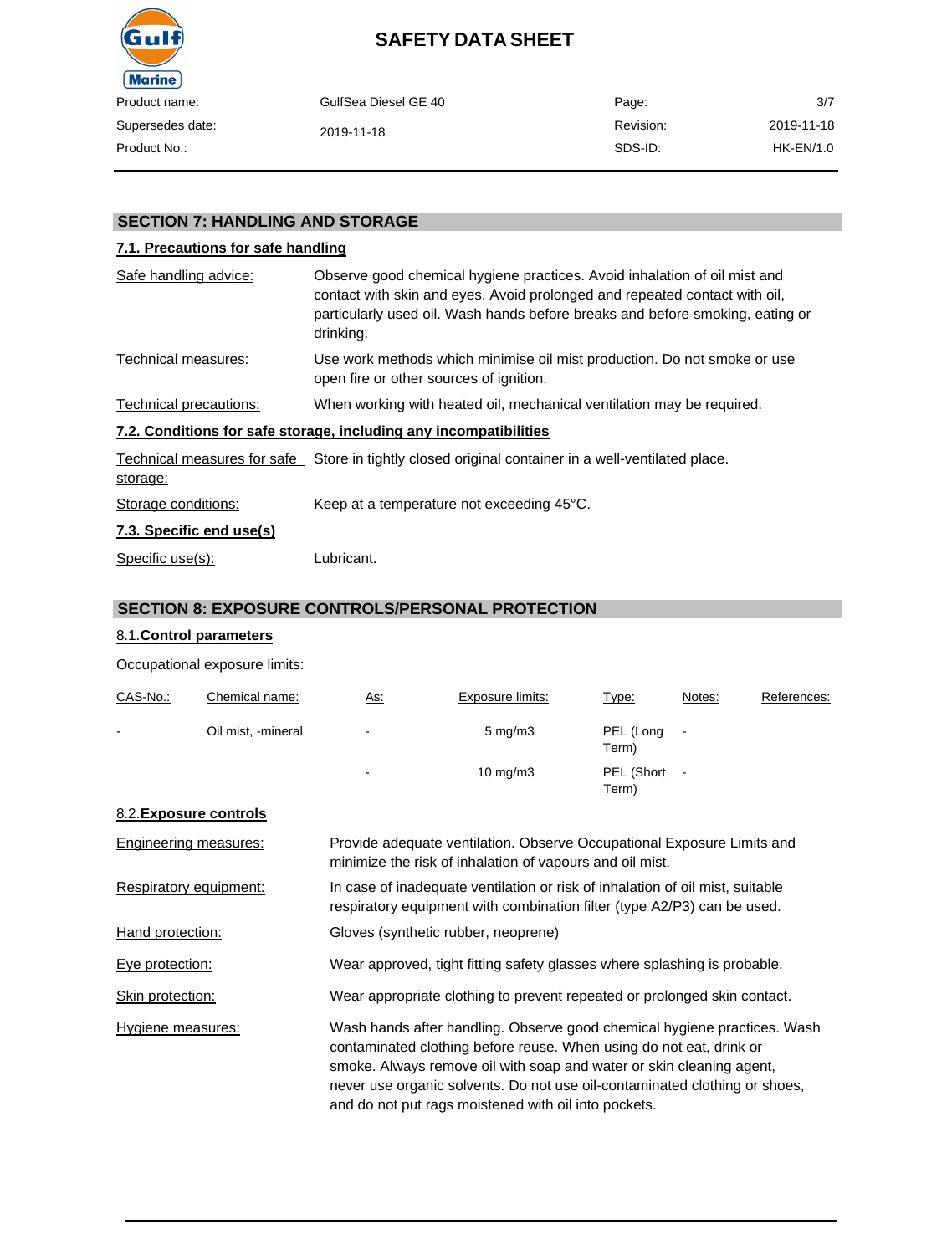

GulfSea Diesel GE 40 2019-11-18 Page: Revision: SDS-ID: 4/7 2019-11-18 HK-EN/1.0

### **SECTION 9: PHYSICAL AND CHEMICAL PROPERTIES**

#### **9.1. Information on basic physical and chemical properties**

| Appearance:                                        | Viscous liquid.                  |
|----------------------------------------------------|----------------------------------|
| Colour:                                            | Brown.                           |
| Odour:                                             | Mild.                            |
| Odour threshold:                                   | Not available.                   |
| pH:                                                | Not applicable.                  |
| Melting point / freezing point:                    | Not available.                   |
| Boiling point:                                     | Not available.                   |
| Flash point:                                       | $246^{\circ}$ C<br>ASTM D 92     |
| <b>Evaporation rate:</b>                           | Not available.                   |
| Flammability (solid, gas):                         | Not applicable.                  |
| <b>Explosion limits:</b>                           | Not available.                   |
| Vapour pressure:                                   | Not available.                   |
| Vapour density:                                    | Not available.                   |
| Relative density:                                  | $0.886(20^{\circ}C)$             |
| Solubility:                                        | Soluble in: Organic solvents.    |
| <b>Partition coefficient</b><br>(n-octanol/water): | Not available.                   |
| Auto-ignition<br>temperature (°C):                 | Not available.                   |
| <b>Decomposition</b><br>temperature (°C):          | Not available.                   |
| Viscosity:                                         | 15.1 mm <sup>2</sup> /s (100 °C) |
| <b>Explosive properties:</b>                       | Not available.                   |
| Oxidising properties:                              | Not available.                   |
| 9.2. Other information                             |                                  |
| Other data:                                        | Pour point (°C): -18             |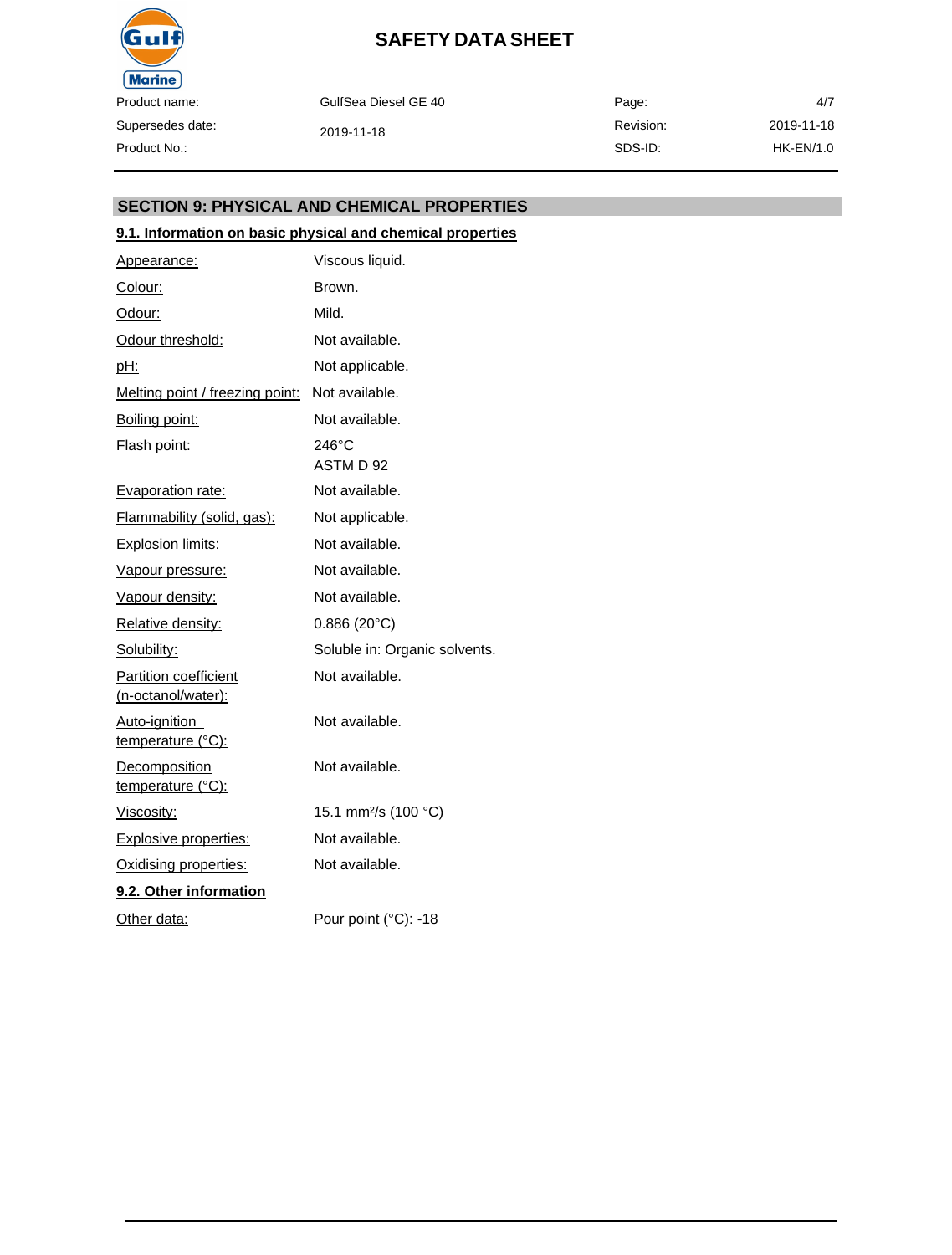

| ame:     | GulfSea Diesel GE 40 | Page:     | 5/7        |
|----------|----------------------|-----------|------------|
| es date: | 2019-11-18           | Revision: | 2019-11-18 |
| lo.:     |                      | SDS-ID:   | HK-EN/1.0  |

#### **SECTION 10: STABILITY AND REACTIVITY**

#### **10.1. Reactivity**

Reactivity: Not reactive.

#### **10.2. Chemical stability**

Stability: Stable under normal temperature conditions.

#### **10.3. Possibility of hazardous reactions**

Hazardous reactions: None known.

#### **10.4. Conditions to avoid**

Conditions/materials to avoid: Heat, sparks, flames. Extremely high or low temperatures.

#### **10.5. Incompatible materials**

Incompatible materials: Strong oxidizing substances.

#### **10.6. Hazardous decomposition products**

Hazardous decomposition products: None under normal conditions. Hazardous polymerisation will not occur.

#### **SECTION 11: TOXICOLOGICAL INFORMATION**

#### **11.1. Information on toxicological effects**

| Acute Toxicity (Oral):                | Based on available data, the classification criteria are not met.                                                                                         |
|---------------------------------------|-----------------------------------------------------------------------------------------------------------------------------------------------------------|
| <b>Acute Toxicity (Dermal):</b>       | Based on available data, the classification criteria are not met.                                                                                         |
| Acute Toxicity (Inhalation):          | Based on available data, the classification criteria are not met.                                                                                         |
| Skin Corrosion/Irritation:            | Based on available data, the classification criteria are not met.                                                                                         |
|                                       | Serious eye damage/irritation: Based on available data, the classification criteria are not met.                                                          |
| Respiratory or skin<br>sensitisation: | Based on available data, the classification criteria are not met.                                                                                         |
| Germ cell mutagenicity:               | Based on available data, the classification criteria are not met.                                                                                         |
| Carcinogenicity:                      | Based on available data, the classification criteria are not met.                                                                                         |
| Reproductive Toxicity:                | Based on available data, the classification criteria are not met.                                                                                         |
| STOT - Single exposure:               | Based on available data, the classification criteria are not met.                                                                                         |
| STOT - Repeated exposure:             | Based on available data, the classification criteria are not met.                                                                                         |
| <b>Aspiration hazard:</b>             | Based on available data, the classification criteria are not met.                                                                                         |
| Inhalation:                           | Inhalation of oil mist or vapours formed during heating of the product may irritate<br>the respiratory system and provoke throat irritation and coughing. |
| Skin contact:                         | Prolonged or repeated contact with used oil may cause serious skin diseases,<br>such as dermatitis.                                                       |
| Eye contact:                          | May cause temporary eye irritation.                                                                                                                       |
| Ingestion:                            | Low order of acute toxicity, but aspiration following ingestion and vomiting may<br>cause severe and potentially fatal chemical pneumonitis.              |
| Specific effects:                     | Used oil may contain harmful contaminants.                                                                                                                |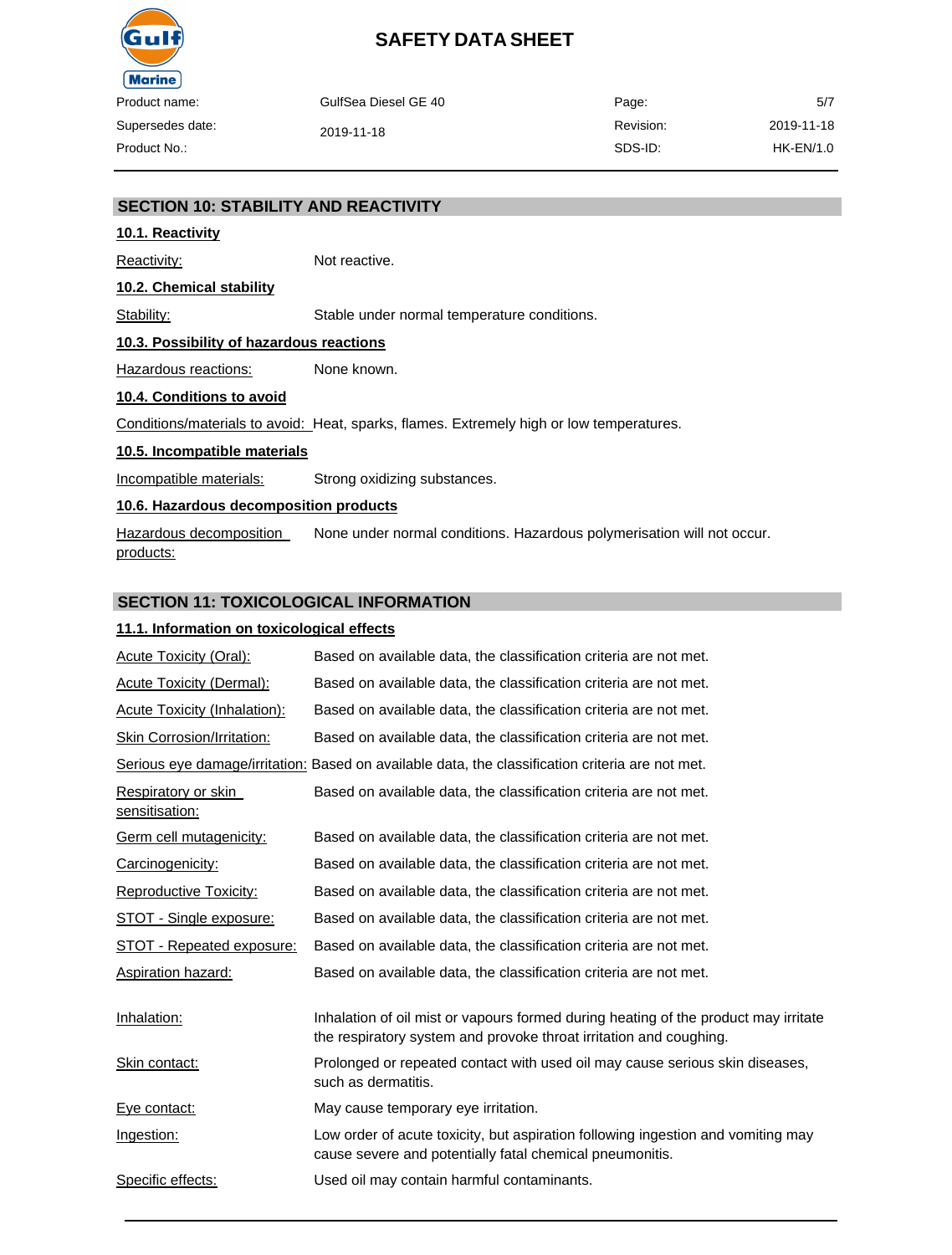

| duct name:    | GulfSea Diesel GE 40 | Page:     | 6/7        |
|---------------|----------------------|-----------|------------|
| ersedes date: | 2019-11-18           | Revision: | 2019-11-18 |
| duct No.:     |                      | SDS-ID:   | HK-EN/1.0  |
|               |                      |           |            |

#### **SECTION 12: ECOLOGICAL INFORMATION**

#### **12.1. Toxicity**

Ecotoxicity: Not classified as dangerous to the environment. **12.2. Persistence and degradability**

Degradability: Potentially degradable, but will persist in the environment for long periods.

### **12.3. Bioaccumulative potential**

Bioaccumulative potential: No data available on bioaccumulation.

#### **12.4. Mobility in soil**

Mobility: Spillages may penetrate the soil causing ground water contamination.

#### **12.5. Results of PBT and vPvB assessment**

PBT/vPvB: Not known.

#### **12.6. Other adverse effects**

Other adverse effects: Not known.

### **SECTION 13: DISPOSAL CONSIDERATIONS**

#### **13.1. Waste treatment methods**

Dispose of waste and residues in accordance with local authority requirements.

Contaminated packaging: Disposal through approved facilities is recommended.

## **SECTION 14: TRANSPORT INFORMATION**

The product is not covered by international regulation on the transport of dangerous goods (IMDG, IATA).

| 14.1. UN number                                                                |                           |  |  |  |
|--------------------------------------------------------------------------------|---------------------------|--|--|--|
| UN-No:                                                                         | Not regulated.            |  |  |  |
| 14.2. UN proper shipping name                                                  |                           |  |  |  |
| Proper Shipping Name:                                                          | Not regulated.            |  |  |  |
| 14.3. Transport hazard class(es)                                               |                           |  |  |  |
| Class:                                                                         | Not regulated.            |  |  |  |
| 14.4. Packing group                                                            |                           |  |  |  |
| <u>PG:</u>                                                                     | Not regulated.            |  |  |  |
| 14.5. Environmental hazards                                                    |                           |  |  |  |
| Marine pollutant:                                                              | Not regulated.            |  |  |  |
| 14.6. Special precautions for user                                             |                           |  |  |  |
| Special precautions:                                                           | Not regulated.            |  |  |  |
| 14.7. Transport in bulk according to Annex II of MARPOL 73/78 and the IBC Code |                           |  |  |  |
| Transport in bulk:                                                             | No information available. |  |  |  |